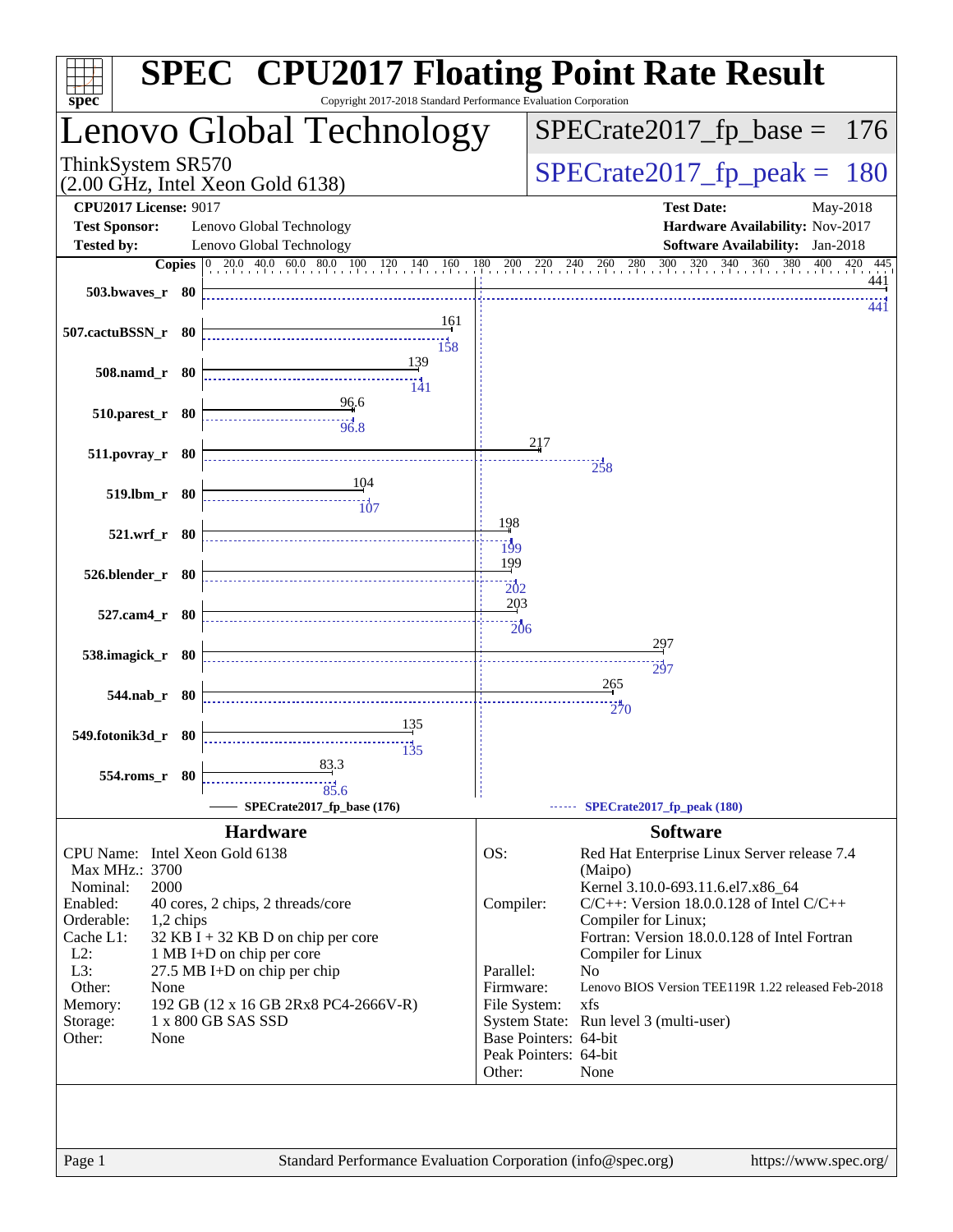

## Lenovo Global Technology

(2.00 GHz, Intel Xeon Gold 6138)

ThinkSystem SR570<br>(2.00 GHz, Intel Xeon Gold 6138) [SPECrate2017\\_fp\\_peak =](http://www.spec.org/auto/cpu2017/Docs/result-fields.html#SPECrate2017fppeak) 180

[SPECrate2017\\_fp\\_base =](http://www.spec.org/auto/cpu2017/Docs/result-fields.html#SPECrate2017fpbase) 176

**[Test Sponsor:](http://www.spec.org/auto/cpu2017/Docs/result-fields.html#TestSponsor)** Lenovo Global Technology **[Hardware Availability:](http://www.spec.org/auto/cpu2017/Docs/result-fields.html#HardwareAvailability)** Nov-2017 **[Tested by:](http://www.spec.org/auto/cpu2017/Docs/result-fields.html#Testedby)** Lenovo Global Technology **[Software Availability:](http://www.spec.org/auto/cpu2017/Docs/result-fields.html#SoftwareAvailability)** Jan-2018

**[CPU2017 License:](http://www.spec.org/auto/cpu2017/Docs/result-fields.html#CPU2017License)** 9017 **[Test Date:](http://www.spec.org/auto/cpu2017/Docs/result-fields.html#TestDate)** May-2018

#### **[Results Table](http://www.spec.org/auto/cpu2017/Docs/result-fields.html#ResultsTable)**

|                  | <b>Base</b>                     |                |            |                | <b>Peak</b> |                |       |               |                |              |                |              |                |              |
|------------------|---------------------------------|----------------|------------|----------------|-------------|----------------|-------|---------------|----------------|--------------|----------------|--------------|----------------|--------------|
| <b>Benchmark</b> | <b>Copies</b>                   | <b>Seconds</b> | Ratio      | <b>Seconds</b> | Ratio       | <b>Seconds</b> | Ratio | <b>Copies</b> | <b>Seconds</b> | <b>Ratio</b> | <b>Seconds</b> | <b>Ratio</b> | <b>Seconds</b> | <b>Ratio</b> |
| 503.bwayes_r     | 80                              | 1819           | 441        | 1820           | 441         | 1821           | 440   | 80            | 1820           | 441          | 1819           | 441          | 1821           | 441          |
| 507.cactuBSSN r  | 80                              | 630            | 161        | 631            | <b>161</b>  | 632            | 160   | 80            | 641            | 158          | 639            | 158          | 640            | 158          |
| $508$ .namd $r$  | 80                              | 546            | 139        | 546            | 139         | 547            | 139   | 80            | 540            | 141          | 539            | 141          | 540            | 141          |
| $510.parest_r$   | 80                              | 2144           | 97.6       | 2167           | 96.6        | 2170           | 96.4  | 80            | 2165           | 96.6         | 2157           | 97.0         | 2162           | 96.8         |
| 511.povray_r     | 80                              | 859            | <u>217</u> | 857            | 218         | 862            | 217   | 80            | 723            | 258          | 725            | 258          | 725            | 258          |
| $519$ .lbm $r$   | 80                              | 813            | 104        | 814            | 104         | 814            | 104   | 80            | 785            | 107          | 786            | 107          | 785            | <b>107</b>   |
| $521$ .wrf r     | 80                              | 903            | 198        | 907            | 198         | 909            | 197   | 80            | 903            | 199          | 899            | 199          | 900            | <u>199</u>   |
| 526.blender r    | 80                              | 612            | 199        | 613            | 199         | 612            | 199   | 80            | 603            | 202          | 604            | 202          | 603            | 202          |
| $527$ .cam $4r$  | 80                              | 690            | <b>203</b> | 690            | 203         | 691            | 202   | 80            | 680            | 206          | 681            | 206          | 683            | 205          |
| 538.imagick_r    | 80                              | 670            | 297        | 670            | 297         | 670            | 297   | 80            | 670            | 297          | 670            | 297          | 670            | 297          |
| $544$ .nab r     | 80                              | 508            | 265        | 509            | 265         | 510            | 264   | 80            | 501            | 269          | 499            | <b>270</b>   | 499            | 270          |
| 549.fotonik3d r  | 80                              | 2304           | 135        | 2305           | 135         | 2303           | 135   | 80            | 2302           | 135          | 2303           | 135          | 2303           | 135          |
| $554$ .roms $r$  | 80                              | 1523           | 83.5       | 1526           | 83.3        | 1527           | 83.2  | 80            | 1481           | 85.8         | 1486           | 85.6         | 1489           | 85.4         |
|                  | $SPECrate2017$ fp base =<br>176 |                |            |                |             |                |       |               |                |              |                |              |                |              |

**[SPECrate2017\\_fp\\_peak =](http://www.spec.org/auto/cpu2017/Docs/result-fields.html#SPECrate2017fppeak) 180**

Results appear in the [order in which they were run.](http://www.spec.org/auto/cpu2017/Docs/result-fields.html#RunOrder) Bold underlined text [indicates a median measurement.](http://www.spec.org/auto/cpu2017/Docs/result-fields.html#Median)

#### **[Submit Notes](http://www.spec.org/auto/cpu2017/Docs/result-fields.html#SubmitNotes)**

 The numactl mechanism was used to bind copies to processors. The config file option 'submit' was used to generate numactl commands to bind each copy to a specific processor. For details, please see the config file.

#### **[Operating System Notes](http://www.spec.org/auto/cpu2017/Docs/result-fields.html#OperatingSystemNotes)**

Stack size set to unlimited using "ulimit -s unlimited"

#### **[General Notes](http://www.spec.org/auto/cpu2017/Docs/result-fields.html#GeneralNotes)**

Environment variables set by runcpu before the start of the run: LD\_LIBRARY\_PATH = "/home/cpu2017.1.0.2.ic18.0/lib/ia32:/home/cpu2017.1.0.2.ic18.0/lib/intel64" LD\_LIBRARY\_PATH = "\$LD\_LIBRARY\_PATH:/home/cpu2017.1.0.2.ic18.0/je5.0.1-32:/home/cpu2017.1.0.2.ic18.0/je5.0.1-64" Binaries compiled on a system with 1x Intel Core i7-4790 CPU + 32GB RAM memory using Redhat Enterprise Linux 7.4 Transparent Huge Pages enabled by default Prior to runcpu invocation Filesystem page cache synced and cleared with: sync; echo 3> /proc/sys/vm/drop\_caches runcpu command invoked through numactl i.e.: numactl --interleave=all runcpu <etc> Yes: The test sponsor attests, as of date of publication, that CVE-2017-5754 (Meltdown) is mitigated in the system as tested and documented.

**(Continued on next page)**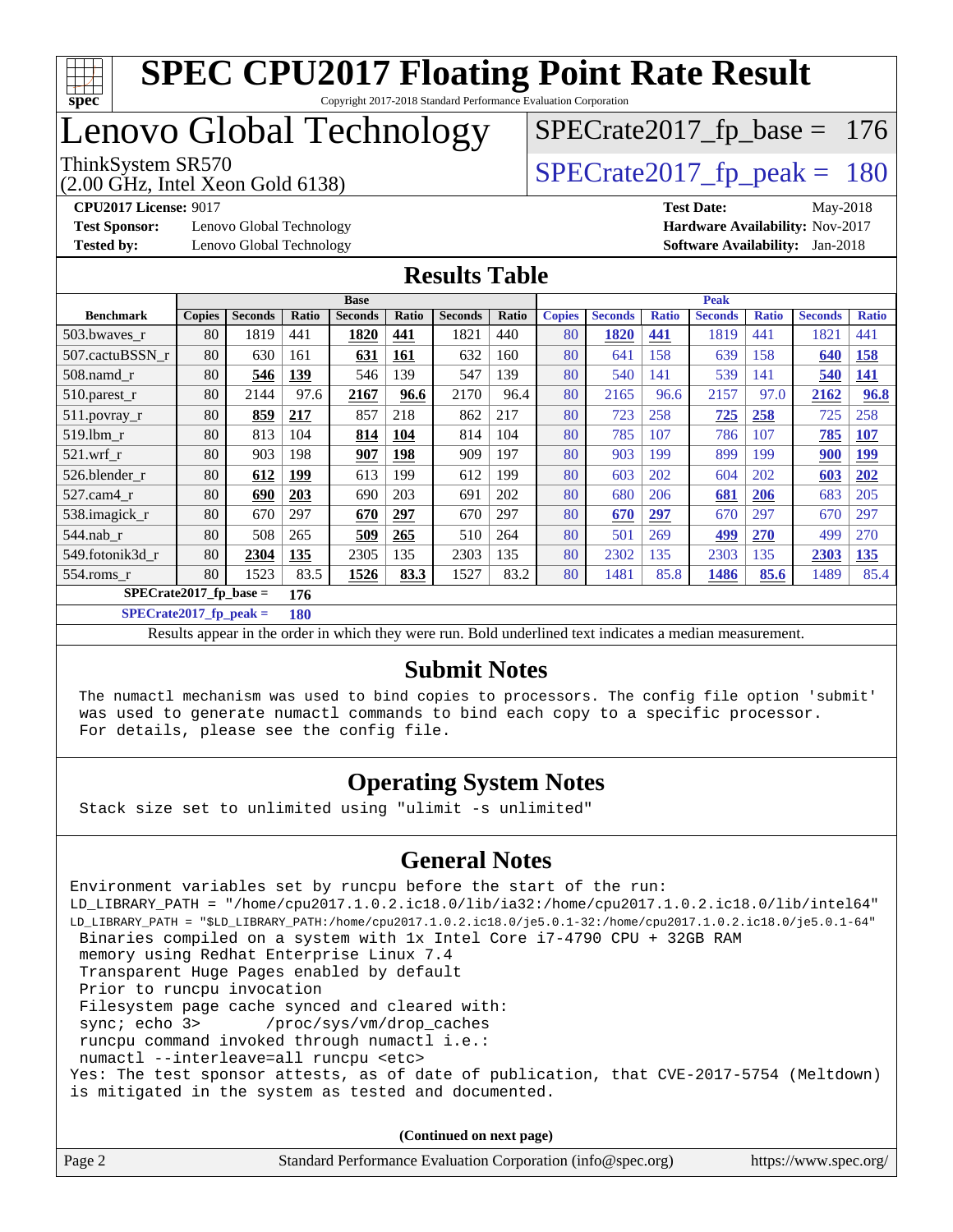

Copyright 2017-2018 Standard Performance Evaluation Corporation

### Lenovo Global Technology

ThinkSystem SR570<br>  $\begin{array}{|l|l|l|l|}\n\hline\n\text{SPECrate2017\_fp\_peak} = 180\n\hline\n\end{array}$ 

[SPECrate2017\\_fp\\_base =](http://www.spec.org/auto/cpu2017/Docs/result-fields.html#SPECrate2017fpbase) 176

(2.00 GHz, Intel Xeon Gold 6138)

**[Test Sponsor:](http://www.spec.org/auto/cpu2017/Docs/result-fields.html#TestSponsor)** Lenovo Global Technology **[Hardware Availability:](http://www.spec.org/auto/cpu2017/Docs/result-fields.html#HardwareAvailability)** Nov-2017 **[Tested by:](http://www.spec.org/auto/cpu2017/Docs/result-fields.html#Testedby)** Lenovo Global Technology **[Software Availability:](http://www.spec.org/auto/cpu2017/Docs/result-fields.html#SoftwareAvailability)** Jan-2018

**[CPU2017 License:](http://www.spec.org/auto/cpu2017/Docs/result-fields.html#CPU2017License)** 9017 **[Test Date:](http://www.spec.org/auto/cpu2017/Docs/result-fields.html#TestDate)** May-2018

#### **[General Notes \(Continued\)](http://www.spec.org/auto/cpu2017/Docs/result-fields.html#GeneralNotes)**

Yes: The test sponsor attests, as of date of publication, that CVE-2017-5753 (Spectre variant 1) is mitigated in the system as tested and documented. Yes: The test sponsor attests, as of date of publication, that CVE-2017-5715 (Spectre variant 2) is mitigated in the system as tested and documented.

#### **[Platform Notes](http://www.spec.org/auto/cpu2017/Docs/result-fields.html#PlatformNotes)**

Page 3 Standard Performance Evaluation Corporation [\(info@spec.org\)](mailto:info@spec.org) <https://www.spec.org/> BIOS configuration: Choose Operating Mode set to Maximum Performance Execute Disable Bit set to Disable MONITOR/MWAIT set to Enable SNC set to Enable DCA set to Enable Sysinfo program /home/cpu2017.1.0.2.ic18.0/bin/sysinfo Rev: r5797 of 2017-06-14 96c45e4568ad54c135fd618bcc091c0f running on localhost.localdomain Fri May 25 09:52:58 2018 SUT (System Under Test) info as seen by some common utilities. For more information on this section, see <https://www.spec.org/cpu2017/Docs/config.html#sysinfo> From /proc/cpuinfo model name : Intel(R) Xeon(R) Gold 6138 CPU @ 2.00GHz 2 "physical id"s (chips) 80 "processors" cores, siblings (Caution: counting these is hw and system dependent. The following excerpts from /proc/cpuinfo might not be reliable. Use with caution.) cpu cores : 20 siblings : 40 physical 0: cores 0 1 2 3 4 8 9 10 11 12 16 17 18 19 20 24 25 26 27 28 physical 1: cores 0 1 2 3 4 8 9 10 11 12 16 17 18 19 20 24 25 26 27 28 From lscpu: Architecture: x86\_64 CPU op-mode(s): 32-bit, 64-bit Byte Order: Little Endian  $CPU(s):$  80 On-line CPU(s) list: 0-79 Thread(s) per core: 2 Core(s) per socket: 20 Socket(s): 2 NUMA node(s): 4 Vendor ID: GenuineIntel CPU family: 6 Model: 85 Model name: Intel(R) Xeon(R) Gold 6138 CPU @ 2.00GHz **(Continued on next page)**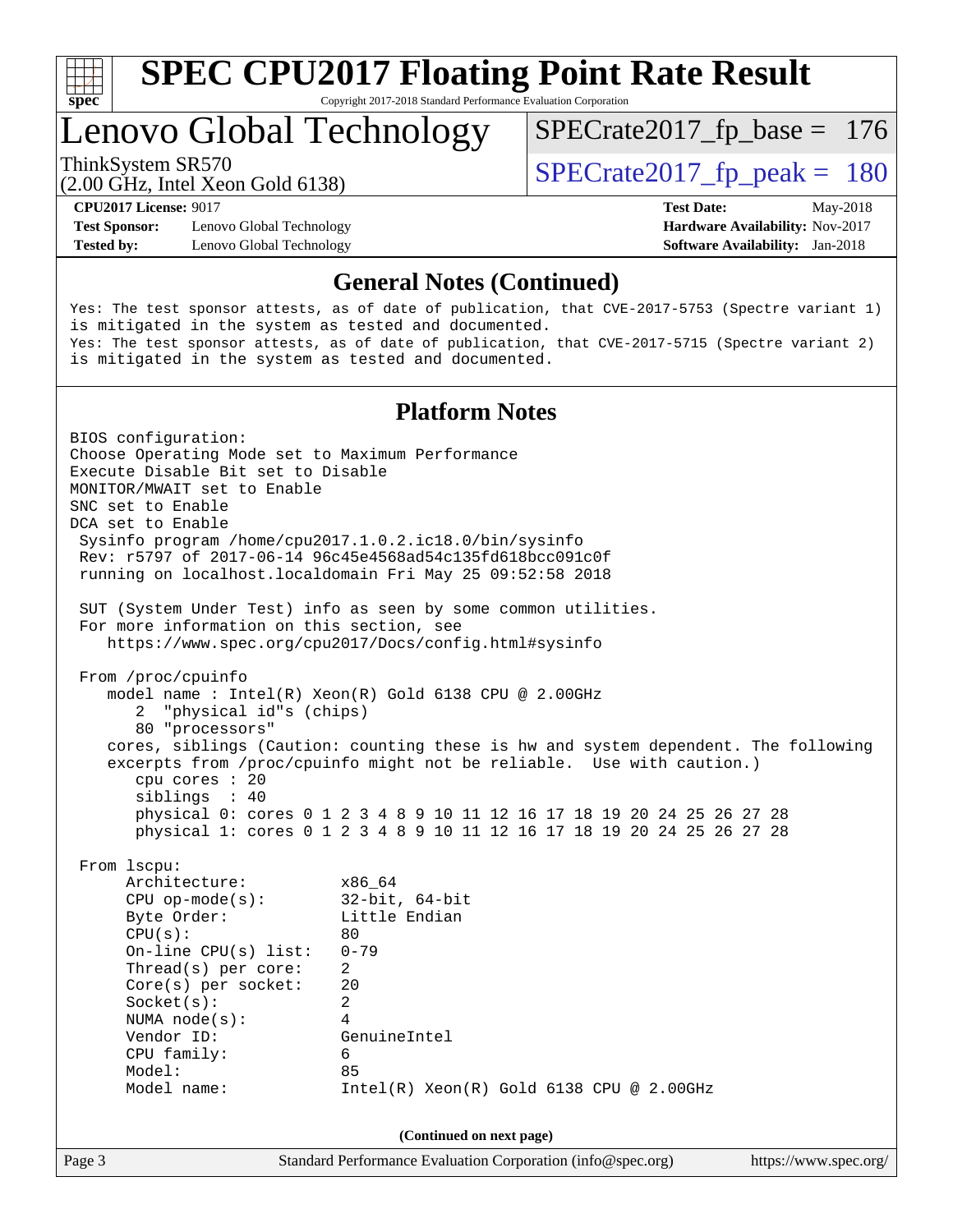

Copyright 2017-2018 Standard Performance Evaluation Corporation

Lenovo Global Technology

ThinkSystem SR570<br>(2.00 GHz, Intel Xeon Gold 6138) [SPECrate2017\\_fp\\_peak =](http://www.spec.org/auto/cpu2017/Docs/result-fields.html#SPECrate2017fppeak) 180 [SPECrate2017\\_fp\\_base =](http://www.spec.org/auto/cpu2017/Docs/result-fields.html#SPECrate2017fpbase) 176

(2.00 GHz, Intel Xeon Gold 6138)

**[CPU2017 License:](http://www.spec.org/auto/cpu2017/Docs/result-fields.html#CPU2017License)** 9017 **[Test Date:](http://www.spec.org/auto/cpu2017/Docs/result-fields.html#TestDate)** May-2018

**[Test Sponsor:](http://www.spec.org/auto/cpu2017/Docs/result-fields.html#TestSponsor)** Lenovo Global Technology **[Hardware Availability:](http://www.spec.org/auto/cpu2017/Docs/result-fields.html#HardwareAvailability)** Nov-2017 **[Tested by:](http://www.spec.org/auto/cpu2017/Docs/result-fields.html#Testedby)** Lenovo Global Technology **[Software Availability:](http://www.spec.org/auto/cpu2017/Docs/result-fields.html#SoftwareAvailability)** Jan-2018

**[Platform Notes \(Continued\)](http://www.spec.org/auto/cpu2017/Docs/result-fields.html#PlatformNotes)**

Stepping: 4 CPU MHz: 2000.000 BogoMIPS: 4000.00 Virtualization: VT-x L1d cache: 32K L1i cache: 32K L2 cache: 1024K L3 cache: 28160K NUMA node0 CPU(s): 0-2,5,6,10-12,15,16,40-42,45,46,50-52,55,56 NUMA node1 CPU(s): 3,4,7-9,13,14,17-19,43,44,47-49,53,54,57-59 NUMA node2 CPU(s): 20-22,25,26,30-32,35,36,60-62,65,66,70-72,75,76 NUMA node3 CPU(s): 23,24,27-29,33,34,37-39,63,64,67-69,73,74,77-79 Flags: fpu vme de pse tsc msr pae mce cx8 apic sep mtrr pge mca cmov pat pse36 clflush dts acpi mmx fxsr sse sse2 ss ht tm pbe syscall nx pdpe1gb rdtscp lm constant\_tsc art arch\_perfmon pebs bts rep\_good nopl xtopology nonstop\_tsc aperfmperf eagerfpu pni pclmulqdq dtes64 monitor ds\_cpl vmx smx est tm2 ssse3 fma cx16 xtpr pdcm pcid dca sse4\_1 sse4\_2 x2apic movbe popcnt tsc\_deadline\_timer aes xsave avx f16c rdrand lahf\_lm abm 3dnowprefetch epb cat\_l3 cdp\_l3 invpcid\_single intel\_pt spec\_ctrl ibpb\_support tpr\_shadow vnmi flexpriority ept vpid fsgsbase tsc\_adjust bmi1 hle avx2 smep bmi2 erms invpcid rtm cqm mpx rdt\_a avx512f avx512dq rdseed adx smap clflushopt clwb avx512cd avx512bw avx512vl xsaveopt xsavec xgetbv1

cqm\_llc cqm\_occup\_llc cqm\_mbm\_total cqm\_mbm\_local dtherm ida arat pln pts

 /proc/cpuinfo cache data cache size : 28160 KB

Page 4 Standard Performance Evaluation Corporation [\(info@spec.org\)](mailto:info@spec.org) <https://www.spec.org/> From numactl --hardware WARNING: a numactl 'node' might or might not correspond to a physical chip. available: 4 nodes (0-3) node 0 cpus: 0 1 2 5 6 10 11 12 15 16 40 41 42 45 46 50 51 52 55 56 node 0 size: 48529 MB node 0 free: 46853 MB node 1 cpus: 3 4 7 8 9 13 14 17 18 19 43 44 47 48 49 53 54 57 58 59 node 1 size: 49152 MB node 1 free: 47815 MB node 2 cpus: 20 21 22 25 26 30 31 32 35 36 60 61 62 65 66 70 71 72 75 76 node 2 size: 49152 MB node 2 free: 47911 MB node 3 cpus: 23 24 27 28 29 33 34 37 38 39 63 64 67 68 69 73 74 77 78 79 node 3 size: 49152 MB node 3 free: 47929 MB node distances: node 0 1 2 3 0: 10 11 21 21 1: 11 10 21 21 2: 21 21 10 11 3: 21 21 11 10 **(Continued on next page)**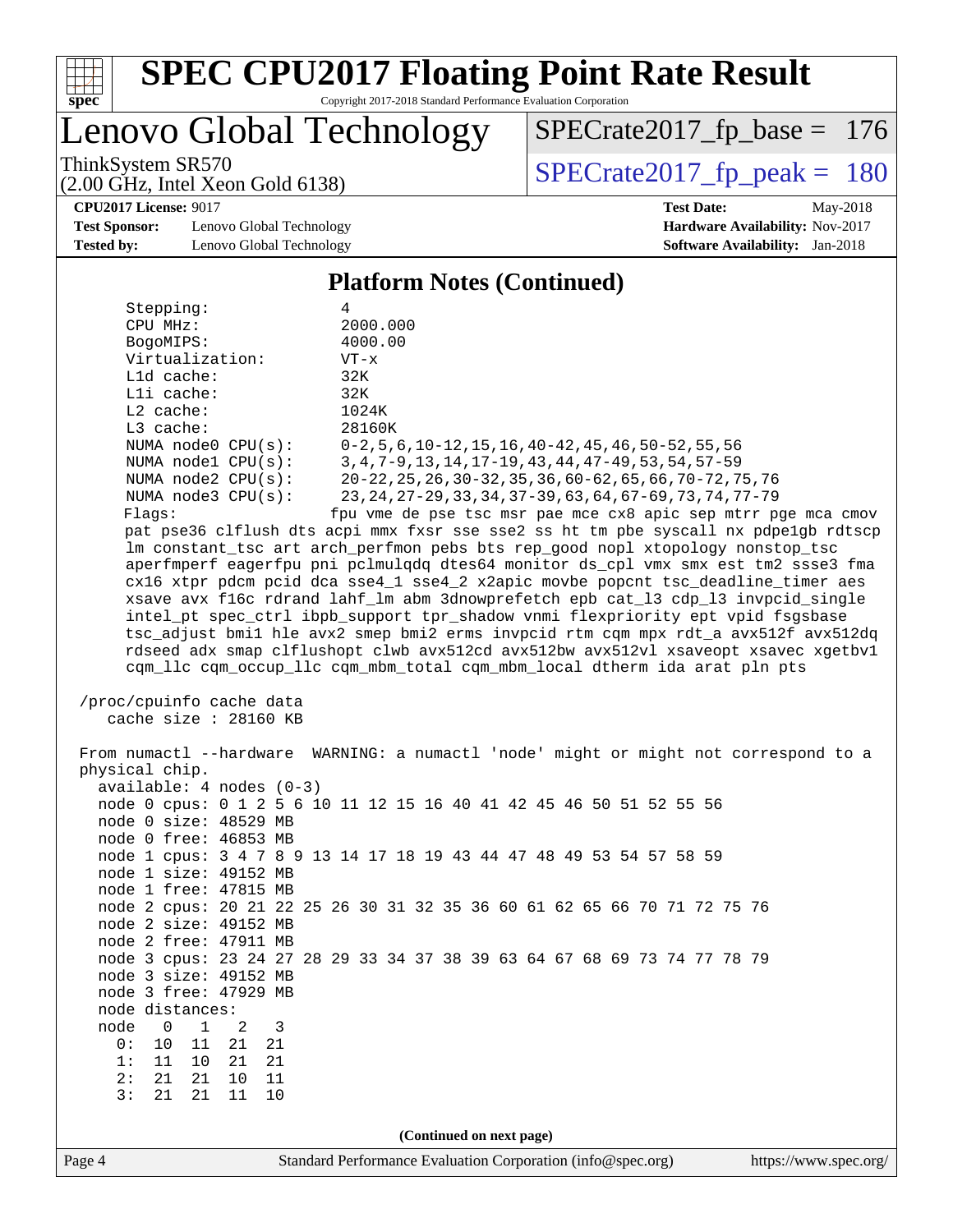| S<br>e<br>U |  |  |  |  |  |  |  |
|-------------|--|--|--|--|--|--|--|

### Lenovo Global Technology

ThinkSystem SR570<br>  $\begin{array}{|l|l|l|l|}\n\hline\n\text{SPECrate2017\_fp\_peak} = 180\n\hline\n\end{array}$ [SPECrate2017\\_fp\\_base =](http://www.spec.org/auto/cpu2017/Docs/result-fields.html#SPECrate2017fpbase) 176

(2.00 GHz, Intel Xeon Gold 6138)

**[Test Sponsor:](http://www.spec.org/auto/cpu2017/Docs/result-fields.html#TestSponsor)** Lenovo Global Technology **[Hardware Availability:](http://www.spec.org/auto/cpu2017/Docs/result-fields.html#HardwareAvailability)** Nov-2017 **[Tested by:](http://www.spec.org/auto/cpu2017/Docs/result-fields.html#Testedby)** Lenovo Global Technology **[Software Availability:](http://www.spec.org/auto/cpu2017/Docs/result-fields.html#SoftwareAvailability)** Jan-2018

**[CPU2017 License:](http://www.spec.org/auto/cpu2017/Docs/result-fields.html#CPU2017License)** 9017 **[Test Date:](http://www.spec.org/auto/cpu2017/Docs/result-fields.html#TestDate)** May-2018

### **[Platform Notes \(Continued\)](http://www.spec.org/auto/cpu2017/Docs/result-fields.html#PlatformNotes)**

 From /proc/meminfo MemTotal: 197406616 kB HugePages\_Total: 0 Hugepagesize: 2048 kB From /etc/\*release\* /etc/\*version\* os-release: NAME="Red Hat Enterprise Linux Server" VERSION="7.4 (Maipo)" ID="rhel" ID\_LIKE="fedora" VARIANT="Server" VARIANT\_ID="server" VERSION\_ID="7.4" PRETTY\_NAME="Red Hat Enterprise Linux Server 7.4 (Maipo)" redhat-release: Red Hat Enterprise Linux Server release 7.4 (Maipo) system-release: Red Hat Enterprise Linux Server release 7.4 (Maipo) system-release-cpe: cpe:/o:redhat:enterprise\_linux:7.4:ga:server uname -a: Linux localhost.localdomain 3.10.0-693.11.6.el7.x86\_64 #1 SMP Thu Dec 28 14:23:39 EST 2017 x86\_64 x86\_64 x86\_64 GNU/Linux run-level 3 May 25 09:51 SPEC is set to: /home/cpu2017.1.0.2.ic18.0 Filesystem Type Size Used Avail Use% Mounted on /dev/sda4 xfs 689G 18G 671G 3% /home Additional information from dmidecode follows. WARNING: Use caution when you interpret this section. The 'dmidecode' program reads system data which is "intended to allow hardware to be accurately determined", but the intent may not be met, as there are frequent changes to hardware, firmware, and the "DMTF SMBIOS" standard. BIOS Lenovo -[TEE119R-1.22]- 02/06/2018 Memory: 4x NO DIMM NO DIMM 12x Samsung M393A2K43BB1-CTD 16 GB 2 rank 2666 (End of data from sysinfo program) **[Compiler Version Notes](http://www.spec.org/auto/cpu2017/Docs/result-fields.html#CompilerVersionNotes)** ============================================================================== CC  $519.1 \text{bm}_r(\text{base})$  538.imagick $r(\text{base}, \text{peak})$  544.nab $r(\text{base})$ ------------------------------------------------------------------------------ **(Continued on next page)**

Page 5 Standard Performance Evaluation Corporation [\(info@spec.org\)](mailto:info@spec.org) <https://www.spec.org/>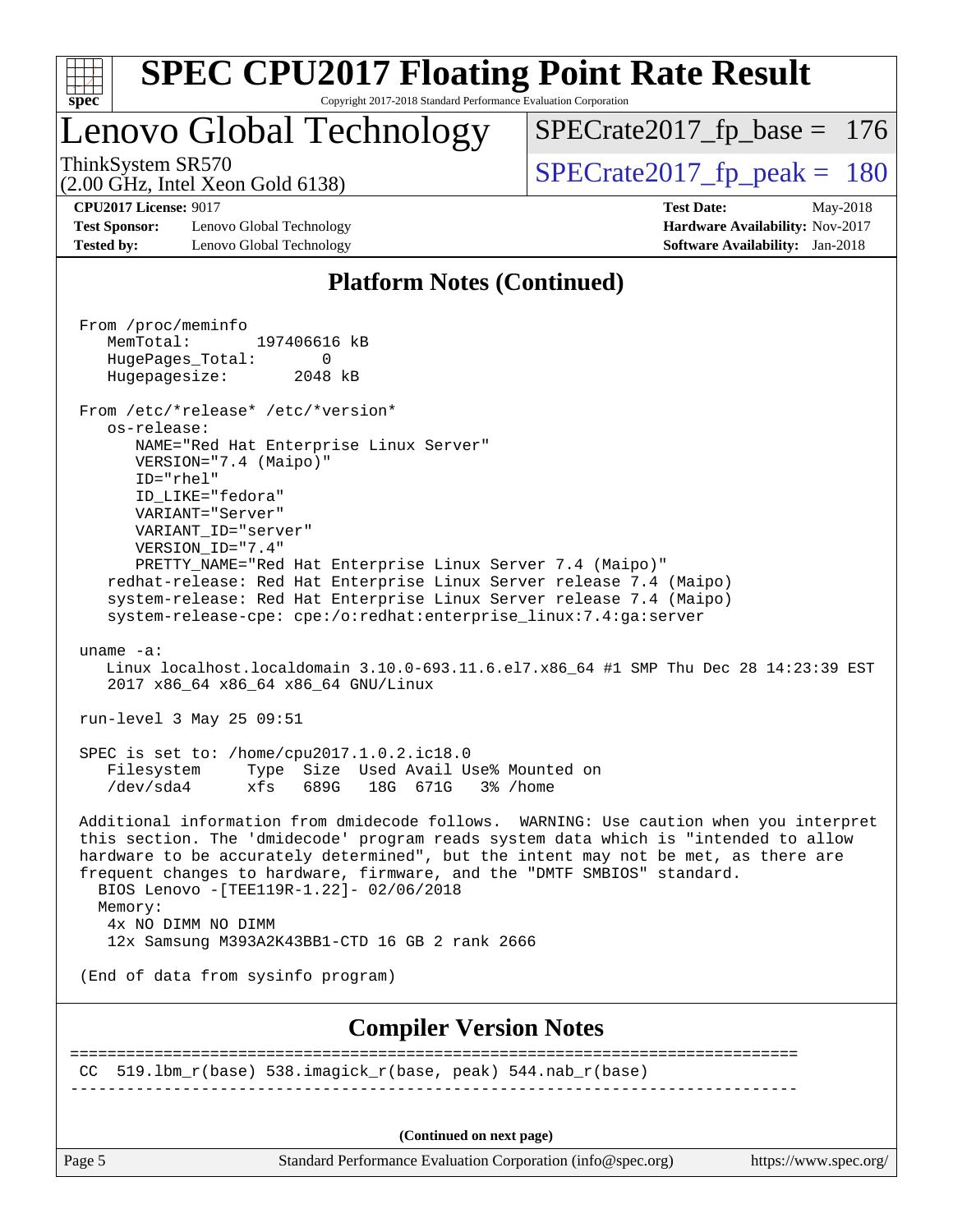| S<br>оe |  |  |  |  |  |  |  |
|---------|--|--|--|--|--|--|--|

Copyright 2017-2018 Standard Performance Evaluation Corporation

Lenovo Global Technology

ThinkSystem SR570<br>  $(2.00 \text{ GHz})$  Intel Xeon Gold 6138)

[SPECrate2017\\_fp\\_base =](http://www.spec.org/auto/cpu2017/Docs/result-fields.html#SPECrate2017fpbase) 176

(2.00 GHz, Intel Xeon Gold 6138)

**[CPU2017 License:](http://www.spec.org/auto/cpu2017/Docs/result-fields.html#CPU2017License)** 9017 **[Test Date:](http://www.spec.org/auto/cpu2017/Docs/result-fields.html#TestDate)** May-2018 **[Test Sponsor:](http://www.spec.org/auto/cpu2017/Docs/result-fields.html#TestSponsor)** Lenovo Global Technology **[Hardware Availability:](http://www.spec.org/auto/cpu2017/Docs/result-fields.html#HardwareAvailability)** Nov-2017

### **[Compiler Version Notes \(Continued\)](http://www.spec.org/auto/cpu2017/Docs/result-fields.html#CompilerVersionNotes)**

**[Tested by:](http://www.spec.org/auto/cpu2017/Docs/result-fields.html#Testedby)** Lenovo Global Technology **[Software Availability:](http://www.spec.org/auto/cpu2017/Docs/result-fields.html#SoftwareAvailability)** Jan-2018

|    | icpc (ICC) 18.0.0 20170811                                                                                                 | (Continued on next page)       |  |
|----|----------------------------------------------------------------------------------------------------------------------------|--------------------------------|--|
|    |                                                                                                                            |                                |  |
|    |                                                                                                                            |                                |  |
| FC | 507.cactuBSSN r(base)                                                                                                      |                                |  |
|    | Copyright (C) 1985-2017 Intel Corporation. All rights reserved.                                                            |                                |  |
|    | Copyright (C) 1985-2017 Intel Corporation. All rights reserved.<br>icc (ICC) 18.0.0 20170811                               |                                |  |
|    | icpc (ICC) 18.0.0 20170811                                                                                                 |                                |  |
| CC | 511.povray_r(peak) 526.blender_r(peak)                                                                                     |                                |  |
|    | Copyright (C) 1985-2017 Intel Corporation. All rights reserved.                                                            |                                |  |
|    | icpc (ICC) 18.0.0 20170811<br>Copyright (C) 1985-2017 Intel Corporation. All rights reserved.<br>icc (ICC) 18.0.0 20170811 |                                |  |
|    | CC 511.povray_r(base) 526.blender_r(base)                                                                                  |                                |  |
|    |                                                                                                                            |                                |  |
|    | icpc (ICC) 18.0.0 20170811<br>Copyright (C) 1985-2017 Intel Corporation. All rights reserved.                              | ------------------------------ |  |
|    | $CXXC 508.namd_r (peak) 510.parest_r (peak)$                                                                               |                                |  |
|    | Copyright (C) 1985-2017 Intel Corporation. All rights reserved.                                                            |                                |  |
|    | $CXXC 508.namd_r(base) 510.parest_r(base)$<br>icpc (ICC) 18.0.0 20170811                                                   |                                |  |
|    |                                                                                                                            |                                |  |
|    | icc (ICC) 18.0.0 20170811<br>Copyright (C) 1985-2017 Intel Corporation. All rights reserved.                               |                                |  |
|    | $CC = 519.1bm_r (peak) 544.nab_r (peak)$                                                                                   |                                |  |
|    |                                                                                                                            |                                |  |
|    | icc (ICC) 18.0.0 20170811<br>Copyright (C) 1985-2017 Intel Corporation. All rights reserved.<br>--------------             |                                |  |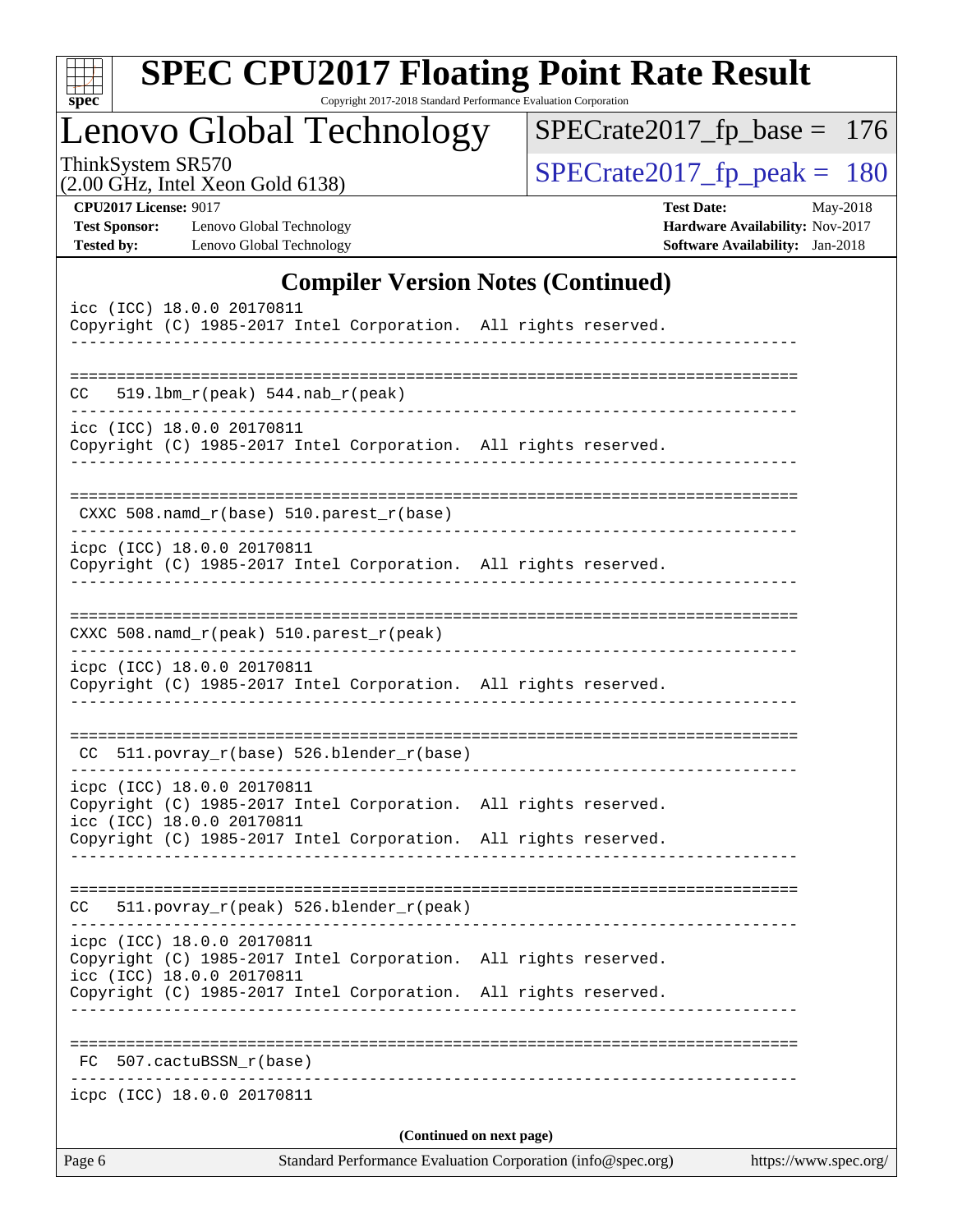

Copyright 2017-2018 Standard Performance Evaluation Corporation

Lenovo Global Technology

ThinkSystem SR570<br>  $(2.00 \text{ GHz})$  Intel Xeon Gold 6138)

[SPECrate2017\\_fp\\_base =](http://www.spec.org/auto/cpu2017/Docs/result-fields.html#SPECrate2017fpbase) 176

(2.00 GHz, Intel Xeon Gold 6138)

**[CPU2017 License:](http://www.spec.org/auto/cpu2017/Docs/result-fields.html#CPU2017License)** 9017 **[Test Date:](http://www.spec.org/auto/cpu2017/Docs/result-fields.html#TestDate)** May-2018 **[Test Sponsor:](http://www.spec.org/auto/cpu2017/Docs/result-fields.html#TestSponsor)** Lenovo Global Technology **[Hardware Availability:](http://www.spec.org/auto/cpu2017/Docs/result-fields.html#HardwareAvailability)** Nov-2017 **[Tested by:](http://www.spec.org/auto/cpu2017/Docs/result-fields.html#Testedby)** Lenovo Global Technology **[Software Availability:](http://www.spec.org/auto/cpu2017/Docs/result-fields.html#SoftwareAvailability)** Jan-2018

#### **[Compiler Version Notes \(Continued\)](http://www.spec.org/auto/cpu2017/Docs/result-fields.html#CompilerVersionNotes)**

| Copyright (C) 1985-2017 Intel Corporation. All rights reserved.<br>icc (ICC) 18.0.0 20170811                                  |                                    |                                                             |                                                                          |                       |
|-------------------------------------------------------------------------------------------------------------------------------|------------------------------------|-------------------------------------------------------------|--------------------------------------------------------------------------|-----------------------|
| Copyright (C) 1985-2017 Intel Corporation. All rights reserved.                                                               |                                    |                                                             |                                                                          |                       |
| ifort (IFORT) 18.0.0 20170811<br>Copyright (C) 1985-2017 Intel Corporation. All rights reserved.                              |                                    |                                                             |                                                                          |                       |
|                                                                                                                               |                                    |                                                             |                                                                          |                       |
| FC 507.cactuBSSN_r(peak)                                                                                                      |                                    |                                                             |                                                                          |                       |
| icpc (ICC) 18.0.0 20170811                                                                                                    |                                    |                                                             |                                                                          |                       |
| Copyright (C) 1985-2017 Intel Corporation. All rights reserved.<br>icc (ICC) 18.0.0 20170811                                  |                                    |                                                             |                                                                          |                       |
| Copyright (C) 1985-2017 Intel Corporation. All rights reserved.<br>ifort (IFORT) 18.0.0 20170811                              |                                    |                                                             |                                                                          |                       |
| Copyright (C) 1985-2017 Intel Corporation. All rights reserved.                                                               |                                    |                                                             |                                                                          |                       |
|                                                                                                                               |                                    |                                                             |                                                                          |                       |
|                                                                                                                               |                                    |                                                             | FC 503.bwaves_r(base, peak) 549.fotonik3d_r(base, peak) 554.roms_r(base) |                       |
| ifort (IFORT) 18.0.0 20170811<br>Copyright (C) 1985-2017 Intel Corporation. All rights reserved.                              |                                    | _______________________________                             |                                                                          |                       |
| $FC 554.rows_r (peak)$                                                                                                        |                                    |                                                             |                                                                          |                       |
| ifort (IFORT) 18.0.0 20170811<br>Copyright (C) 1985-2017 Intel Corporation. All rights reserved.                              |                                    |                                                             |                                                                          |                       |
| $CC$ 521.wrf_r(base) 527.cam4_r(base)                                                                                         |                                    |                                                             |                                                                          |                       |
| ifort (IFORT) 18.0.0 20170811<br>Copyright (C) 1985-2017 Intel Corporation. All rights reserved.                              |                                    |                                                             |                                                                          |                       |
| icc (ICC) 18.0.0 20170811<br>Copyright (C) 1985-2017 Intel Corporation. All rights reserved.                                  |                                    |                                                             |                                                                          |                       |
|                                                                                                                               |                                    |                                                             | ----------------                                                         |                       |
| CC                                                                                                                            | $521.wrf_r(peak) 527.cam4_r(peak)$ |                                                             |                                                                          |                       |
| ifort (IFORT) 18.0.0 20170811<br>Copyright (C) 1985-2017 Intel Corporation. All rights reserved.<br>icc (ICC) 18.0.0 20170811 |                                    |                                                             |                                                                          |                       |
|                                                                                                                               |                                    | (Continued on next page)                                    |                                                                          |                       |
| Page 7                                                                                                                        |                                    | Standard Performance Evaluation Corporation (info@spec.org) |                                                                          | https://www.spec.org/ |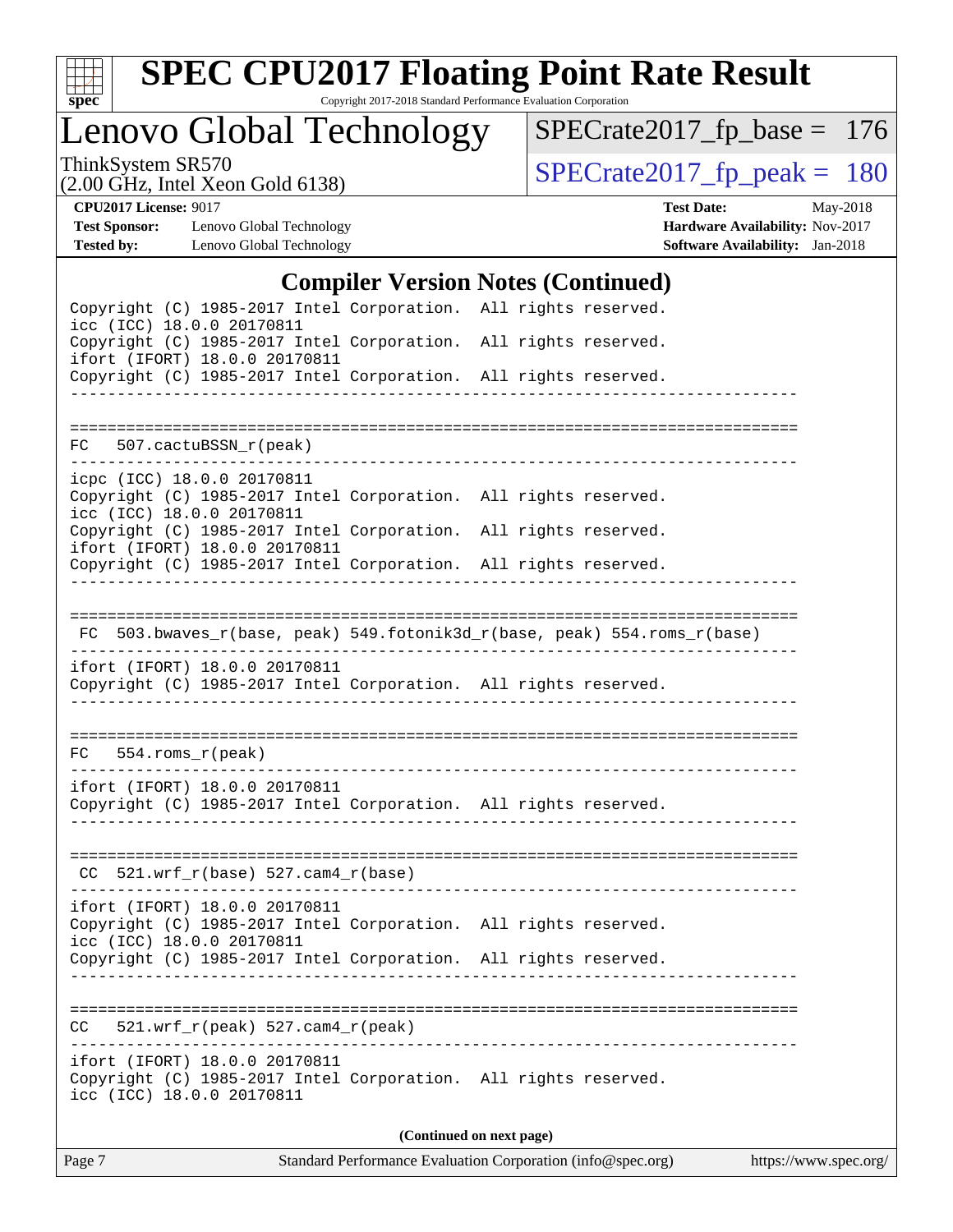

## Lenovo Global Technology

ThinkSystem SR570<br>(2.00 GHz, Intel Xeon Gold 6138) [SPECrate2017\\_fp\\_peak =](http://www.spec.org/auto/cpu2017/Docs/result-fields.html#SPECrate2017fppeak) 180

[SPECrate2017\\_fp\\_base =](http://www.spec.org/auto/cpu2017/Docs/result-fields.html#SPECrate2017fpbase) 176

(2.00 GHz, Intel Xeon Gold 6138)

**[Test Sponsor:](http://www.spec.org/auto/cpu2017/Docs/result-fields.html#TestSponsor)** Lenovo Global Technology **[Hardware Availability:](http://www.spec.org/auto/cpu2017/Docs/result-fields.html#HardwareAvailability)** Nov-2017 **[Tested by:](http://www.spec.org/auto/cpu2017/Docs/result-fields.html#Testedby)** Lenovo Global Technology **[Software Availability:](http://www.spec.org/auto/cpu2017/Docs/result-fields.html#SoftwareAvailability)** Jan-2018

**[CPU2017 License:](http://www.spec.org/auto/cpu2017/Docs/result-fields.html#CPU2017License)** 9017 **[Test Date:](http://www.spec.org/auto/cpu2017/Docs/result-fields.html#TestDate)** May-2018

### **[Compiler Version Notes \(Continued\)](http://www.spec.org/auto/cpu2017/Docs/result-fields.html#CompilerVersionNotes)**

Copyright (C) 1985-2017 Intel Corporation. All rights reserved. ------------------------------------------------------------------------------

### **[Base Compiler Invocation](http://www.spec.org/auto/cpu2017/Docs/result-fields.html#BaseCompilerInvocation)**

[C benchmarks](http://www.spec.org/auto/cpu2017/Docs/result-fields.html#Cbenchmarks): [icc](http://www.spec.org/cpu2017/results/res2018q3/cpu2017-20180619-07160.flags.html#user_CCbase_intel_icc_18.0_66fc1ee009f7361af1fbd72ca7dcefbb700085f36577c54f309893dd4ec40d12360134090235512931783d35fd58c0460139e722d5067c5574d8eaf2b3e37e92)

[C++ benchmarks:](http://www.spec.org/auto/cpu2017/Docs/result-fields.html#CXXbenchmarks) [icpc](http://www.spec.org/cpu2017/results/res2018q3/cpu2017-20180619-07160.flags.html#user_CXXbase_intel_icpc_18.0_c510b6838c7f56d33e37e94d029a35b4a7bccf4766a728ee175e80a419847e808290a9b78be685c44ab727ea267ec2f070ec5dc83b407c0218cded6866a35d07)

[Fortran benchmarks](http://www.spec.org/auto/cpu2017/Docs/result-fields.html#Fortranbenchmarks): [ifort](http://www.spec.org/cpu2017/results/res2018q3/cpu2017-20180619-07160.flags.html#user_FCbase_intel_ifort_18.0_8111460550e3ca792625aed983ce982f94888b8b503583aa7ba2b8303487b4d8a21a13e7191a45c5fd58ff318f48f9492884d4413fa793fd88dd292cad7027ca)

[Benchmarks using both Fortran and C](http://www.spec.org/auto/cpu2017/Docs/result-fields.html#BenchmarksusingbothFortranandC): [ifort](http://www.spec.org/cpu2017/results/res2018q3/cpu2017-20180619-07160.flags.html#user_CC_FCbase_intel_ifort_18.0_8111460550e3ca792625aed983ce982f94888b8b503583aa7ba2b8303487b4d8a21a13e7191a45c5fd58ff318f48f9492884d4413fa793fd88dd292cad7027ca) [icc](http://www.spec.org/cpu2017/results/res2018q3/cpu2017-20180619-07160.flags.html#user_CC_FCbase_intel_icc_18.0_66fc1ee009f7361af1fbd72ca7dcefbb700085f36577c54f309893dd4ec40d12360134090235512931783d35fd58c0460139e722d5067c5574d8eaf2b3e37e92)

[Benchmarks using both C and C++](http://www.spec.org/auto/cpu2017/Docs/result-fields.html#BenchmarksusingbothCandCXX): [icpc](http://www.spec.org/cpu2017/results/res2018q3/cpu2017-20180619-07160.flags.html#user_CC_CXXbase_intel_icpc_18.0_c510b6838c7f56d33e37e94d029a35b4a7bccf4766a728ee175e80a419847e808290a9b78be685c44ab727ea267ec2f070ec5dc83b407c0218cded6866a35d07) [icc](http://www.spec.org/cpu2017/results/res2018q3/cpu2017-20180619-07160.flags.html#user_CC_CXXbase_intel_icc_18.0_66fc1ee009f7361af1fbd72ca7dcefbb700085f36577c54f309893dd4ec40d12360134090235512931783d35fd58c0460139e722d5067c5574d8eaf2b3e37e92)

[Benchmarks using Fortran, C, and C++:](http://www.spec.org/auto/cpu2017/Docs/result-fields.html#BenchmarksusingFortranCandCXX) [icpc](http://www.spec.org/cpu2017/results/res2018q3/cpu2017-20180619-07160.flags.html#user_CC_CXX_FCbase_intel_icpc_18.0_c510b6838c7f56d33e37e94d029a35b4a7bccf4766a728ee175e80a419847e808290a9b78be685c44ab727ea267ec2f070ec5dc83b407c0218cded6866a35d07) [icc](http://www.spec.org/cpu2017/results/res2018q3/cpu2017-20180619-07160.flags.html#user_CC_CXX_FCbase_intel_icc_18.0_66fc1ee009f7361af1fbd72ca7dcefbb700085f36577c54f309893dd4ec40d12360134090235512931783d35fd58c0460139e722d5067c5574d8eaf2b3e37e92) [ifort](http://www.spec.org/cpu2017/results/res2018q3/cpu2017-20180619-07160.flags.html#user_CC_CXX_FCbase_intel_ifort_18.0_8111460550e3ca792625aed983ce982f94888b8b503583aa7ba2b8303487b4d8a21a13e7191a45c5fd58ff318f48f9492884d4413fa793fd88dd292cad7027ca)

### **[Base Portability Flags](http://www.spec.org/auto/cpu2017/Docs/result-fields.html#BasePortabilityFlags)**

 503.bwaves\_r: [-DSPEC\\_LP64](http://www.spec.org/cpu2017/results/res2018q3/cpu2017-20180619-07160.flags.html#suite_basePORTABILITY503_bwaves_r_DSPEC_LP64) 507.cactuBSSN\_r: [-DSPEC\\_LP64](http://www.spec.org/cpu2017/results/res2018q3/cpu2017-20180619-07160.flags.html#suite_basePORTABILITY507_cactuBSSN_r_DSPEC_LP64) 508.namd\_r: [-DSPEC\\_LP64](http://www.spec.org/cpu2017/results/res2018q3/cpu2017-20180619-07160.flags.html#suite_basePORTABILITY508_namd_r_DSPEC_LP64) 510.parest\_r: [-DSPEC\\_LP64](http://www.spec.org/cpu2017/results/res2018q3/cpu2017-20180619-07160.flags.html#suite_basePORTABILITY510_parest_r_DSPEC_LP64) 511.povray\_r: [-DSPEC\\_LP64](http://www.spec.org/cpu2017/results/res2018q3/cpu2017-20180619-07160.flags.html#suite_basePORTABILITY511_povray_r_DSPEC_LP64) 519.lbm\_r: [-DSPEC\\_LP64](http://www.spec.org/cpu2017/results/res2018q3/cpu2017-20180619-07160.flags.html#suite_basePORTABILITY519_lbm_r_DSPEC_LP64) 521.wrf\_r: [-DSPEC\\_LP64](http://www.spec.org/cpu2017/results/res2018q3/cpu2017-20180619-07160.flags.html#suite_basePORTABILITY521_wrf_r_DSPEC_LP64) [-DSPEC\\_CASE\\_FLAG](http://www.spec.org/cpu2017/results/res2018q3/cpu2017-20180619-07160.flags.html#b521.wrf_r_baseCPORTABILITY_DSPEC_CASE_FLAG) [-convert big\\_endian](http://www.spec.org/cpu2017/results/res2018q3/cpu2017-20180619-07160.flags.html#user_baseFPORTABILITY521_wrf_r_convert_big_endian_c3194028bc08c63ac5d04de18c48ce6d347e4e562e8892b8bdbdc0214820426deb8554edfa529a3fb25a586e65a3d812c835984020483e7e73212c4d31a38223) 526.blender\_r: [-DSPEC\\_LP64](http://www.spec.org/cpu2017/results/res2018q3/cpu2017-20180619-07160.flags.html#suite_basePORTABILITY526_blender_r_DSPEC_LP64) [-DSPEC\\_LINUX](http://www.spec.org/cpu2017/results/res2018q3/cpu2017-20180619-07160.flags.html#b526.blender_r_baseCPORTABILITY_DSPEC_LINUX) [-funsigned-char](http://www.spec.org/cpu2017/results/res2018q3/cpu2017-20180619-07160.flags.html#user_baseCPORTABILITY526_blender_r_force_uchar_40c60f00ab013830e2dd6774aeded3ff59883ba5a1fc5fc14077f794d777847726e2a5858cbc7672e36e1b067e7e5c1d9a74f7176df07886a243d7cc18edfe67) 527.cam4\_r: [-DSPEC\\_LP64](http://www.spec.org/cpu2017/results/res2018q3/cpu2017-20180619-07160.flags.html#suite_basePORTABILITY527_cam4_r_DSPEC_LP64) [-DSPEC\\_CASE\\_FLAG](http://www.spec.org/cpu2017/results/res2018q3/cpu2017-20180619-07160.flags.html#b527.cam4_r_baseCPORTABILITY_DSPEC_CASE_FLAG) 538.imagick\_r: [-DSPEC\\_LP64](http://www.spec.org/cpu2017/results/res2018q3/cpu2017-20180619-07160.flags.html#suite_basePORTABILITY538_imagick_r_DSPEC_LP64) 544.nab\_r: [-DSPEC\\_LP64](http://www.spec.org/cpu2017/results/res2018q3/cpu2017-20180619-07160.flags.html#suite_basePORTABILITY544_nab_r_DSPEC_LP64) 549.fotonik3d\_r: [-DSPEC\\_LP64](http://www.spec.org/cpu2017/results/res2018q3/cpu2017-20180619-07160.flags.html#suite_basePORTABILITY549_fotonik3d_r_DSPEC_LP64) 554.roms\_r: [-DSPEC\\_LP64](http://www.spec.org/cpu2017/results/res2018q3/cpu2017-20180619-07160.flags.html#suite_basePORTABILITY554_roms_r_DSPEC_LP64)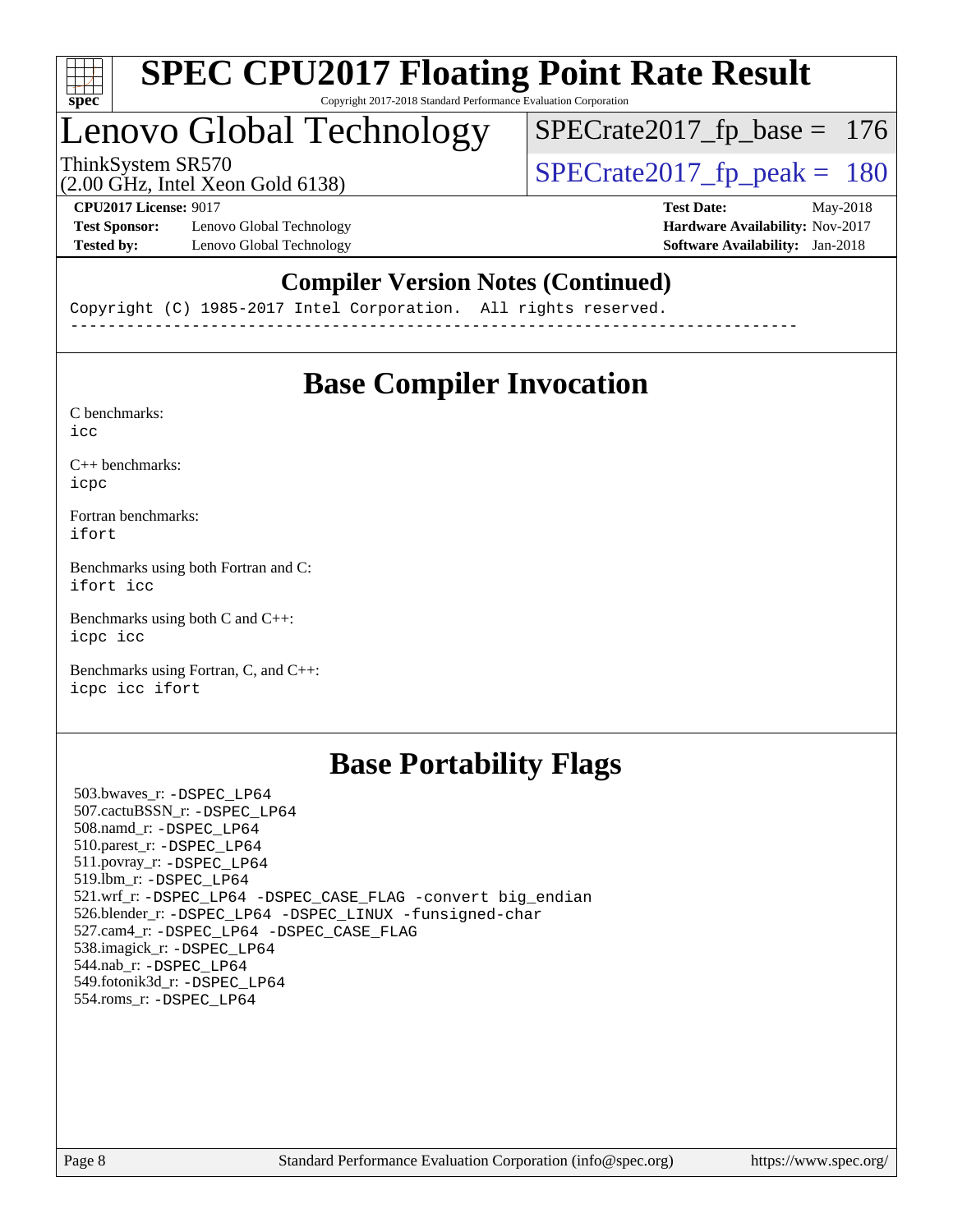

### Lenovo Global Technology

ThinkSystem SR570<br>  $\overline{SPEC}$ rate2017\_fp\_peak = 180 [SPECrate2017\\_fp\\_base =](http://www.spec.org/auto/cpu2017/Docs/result-fields.html#SPECrate2017fpbase) 176

(2.00 GHz, Intel Xeon Gold 6138)

**[Test Sponsor:](http://www.spec.org/auto/cpu2017/Docs/result-fields.html#TestSponsor)** Lenovo Global Technology **[Hardware Availability:](http://www.spec.org/auto/cpu2017/Docs/result-fields.html#HardwareAvailability)** Nov-2017 **[Tested by:](http://www.spec.org/auto/cpu2017/Docs/result-fields.html#Testedby)** Lenovo Global Technology **[Software Availability:](http://www.spec.org/auto/cpu2017/Docs/result-fields.html#SoftwareAvailability)** Jan-2018

**[CPU2017 License:](http://www.spec.org/auto/cpu2017/Docs/result-fields.html#CPU2017License)** 9017 **[Test Date:](http://www.spec.org/auto/cpu2017/Docs/result-fields.html#TestDate)** May-2018

### **[Base Optimization Flags](http://www.spec.org/auto/cpu2017/Docs/result-fields.html#BaseOptimizationFlags)**

[C benchmarks](http://www.spec.org/auto/cpu2017/Docs/result-fields.html#Cbenchmarks):

```
-xCORE-AVX2 -ipo -O3 -no-prec-div -qopt-prefetch -ffinite-math-only
-qopt-mem-layout-trans=3
C++ benchmarks: 
-xCORE-AVX2 -ipo -O3 -no-prec-div -qopt-prefetch -ffinite-math-only
-qopt-mem-layout-trans=3
Fortran benchmarks: 
-xCORE-AVX2 -ipo -O3 -no-prec-div -qopt-prefetch -ffinite-math-only
-qopt-mem-layout-trans=3 -nostandard-realloc-lhs -align array32byte
Benchmarks using both Fortran and C: 
-xCORE-AVX2 -ipo -O3 -no-prec-div -qopt-prefetch -ffinite-math-only
-qopt-mem-layout-trans=3 -nostandard-realloc-lhs -align array32byte
Benchmarks using both C and C++: 
-xCORE-AVX2 -ipo -O3 -no-prec-div -qopt-prefetch -ffinite-math-only
-qopt-mem-layout-trans=3
Benchmarks using Fortran, C, and C++: 
-xCORE-AVX2 -ipo -O3 -no-prec-div -qopt-prefetch -ffinite-math-only
```
[-qopt-mem-layout-trans=3](http://www.spec.org/cpu2017/results/res2018q3/cpu2017-20180619-07160.flags.html#user_CC_CXX_FCbase_f-qopt-mem-layout-trans_de80db37974c74b1f0e20d883f0b675c88c3b01e9d123adea9b28688d64333345fb62bc4a798493513fdb68f60282f9a726aa07f478b2f7113531aecce732043) [-nostandard-realloc-lhs](http://www.spec.org/cpu2017/results/res2018q3/cpu2017-20180619-07160.flags.html#user_CC_CXX_FCbase_f_2003_std_realloc_82b4557e90729c0f113870c07e44d33d6f5a304b4f63d4c15d2d0f1fab99f5daaed73bdb9275d9ae411527f28b936061aa8b9c8f2d63842963b95c9dd6426b8a) [-align array32byte](http://www.spec.org/cpu2017/results/res2018q3/cpu2017-20180619-07160.flags.html#user_CC_CXX_FCbase_align_array32byte_b982fe038af199962ba9a80c053b8342c548c85b40b8e86eb3cc33dee0d7986a4af373ac2d51c3f7cf710a18d62fdce2948f201cd044323541f22fc0fffc51b6)

### **[Base Other Flags](http://www.spec.org/auto/cpu2017/Docs/result-fields.html#BaseOtherFlags)**

[C benchmarks](http://www.spec.org/auto/cpu2017/Docs/result-fields.html#Cbenchmarks):  $-m64 - std = c11$  $-m64 - std = c11$ [C++ benchmarks:](http://www.spec.org/auto/cpu2017/Docs/result-fields.html#CXXbenchmarks) [-m64](http://www.spec.org/cpu2017/results/res2018q3/cpu2017-20180619-07160.flags.html#user_CXXbase_intel_intel64_18.0_af43caccfc8ded86e7699f2159af6efc7655f51387b94da716254467f3c01020a5059329e2569e4053f409e7c9202a7efc638f7a6d1ffb3f52dea4a3e31d82ab) [Fortran benchmarks](http://www.spec.org/auto/cpu2017/Docs/result-fields.html#Fortranbenchmarks): [-m64](http://www.spec.org/cpu2017/results/res2018q3/cpu2017-20180619-07160.flags.html#user_FCbase_intel_intel64_18.0_af43caccfc8ded86e7699f2159af6efc7655f51387b94da716254467f3c01020a5059329e2569e4053f409e7c9202a7efc638f7a6d1ffb3f52dea4a3e31d82ab) [Benchmarks using both Fortran and C](http://www.spec.org/auto/cpu2017/Docs/result-fields.html#BenchmarksusingbothFortranandC):  $-m64$   $-std=cl1$ [Benchmarks using both C and C++](http://www.spec.org/auto/cpu2017/Docs/result-fields.html#BenchmarksusingbothCandCXX):  $-m64 - std= c11$  $-m64 - std= c11$ [Benchmarks using Fortran, C, and C++:](http://www.spec.org/auto/cpu2017/Docs/result-fields.html#BenchmarksusingFortranCandCXX)  $-m64 - std = c11$  $-m64 - std = c11$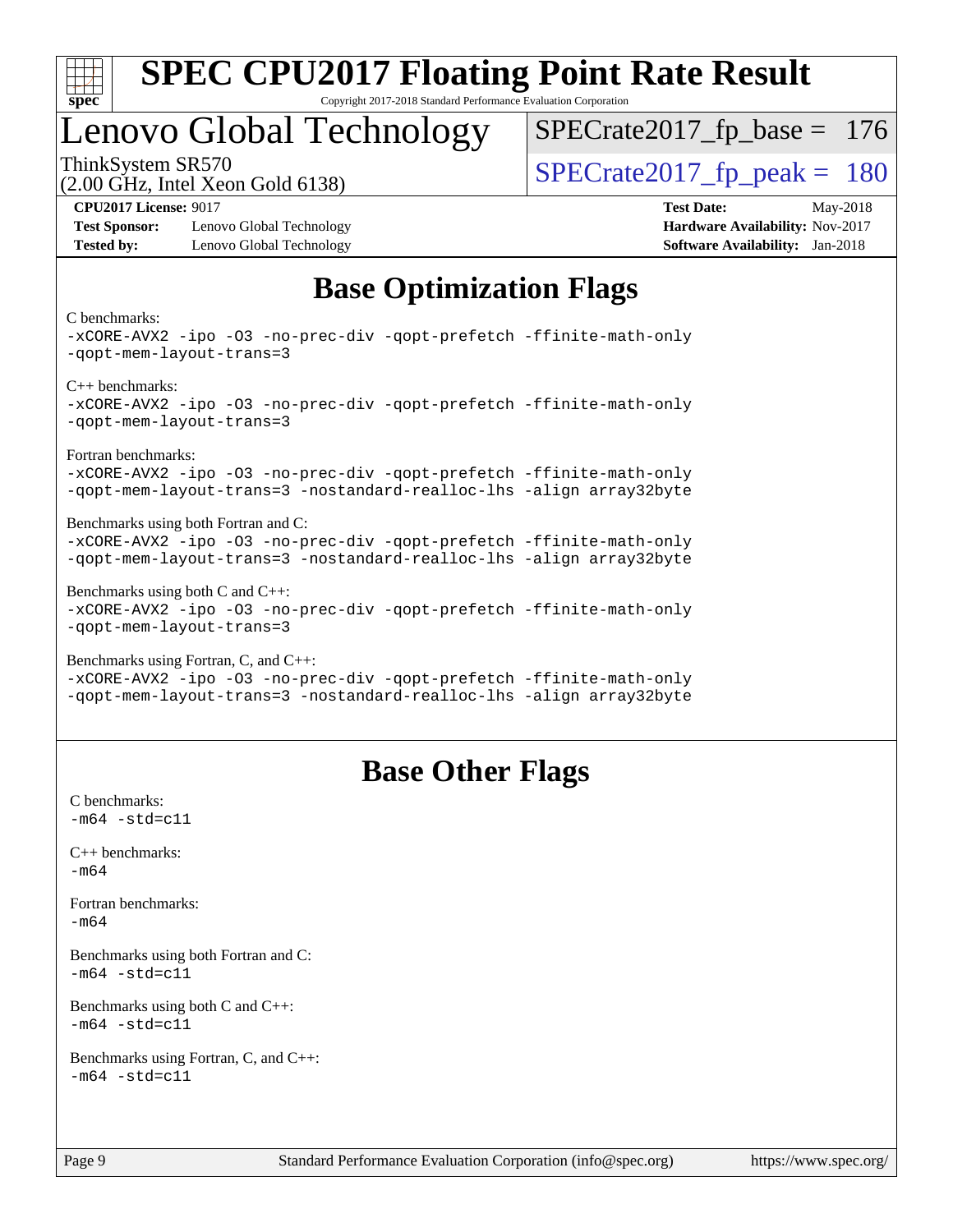

### Lenovo Global Technology

[SPECrate2017\\_fp\\_base =](http://www.spec.org/auto/cpu2017/Docs/result-fields.html#SPECrate2017fpbase) 176

(2.00 GHz, Intel Xeon Gold 6138) ThinkSystem SR570<br>(2.00 GHz, Intel Xeon Gold 6138) [SPECrate2017\\_fp\\_peak =](http://www.spec.org/auto/cpu2017/Docs/result-fields.html#SPECrate2017fppeak) 180

**[Test Sponsor:](http://www.spec.org/auto/cpu2017/Docs/result-fields.html#TestSponsor)** Lenovo Global Technology **[Hardware Availability:](http://www.spec.org/auto/cpu2017/Docs/result-fields.html#HardwareAvailability)** Nov-2017 **[Tested by:](http://www.spec.org/auto/cpu2017/Docs/result-fields.html#Testedby)** Lenovo Global Technology **[Software Availability:](http://www.spec.org/auto/cpu2017/Docs/result-fields.html#SoftwareAvailability)** Jan-2018

**[CPU2017 License:](http://www.spec.org/auto/cpu2017/Docs/result-fields.html#CPU2017License)** 9017 **[Test Date:](http://www.spec.org/auto/cpu2017/Docs/result-fields.html#TestDate)** May-2018

### **[Peak Compiler Invocation](http://www.spec.org/auto/cpu2017/Docs/result-fields.html#PeakCompilerInvocation)**

[C benchmarks](http://www.spec.org/auto/cpu2017/Docs/result-fields.html#Cbenchmarks):

[icc](http://www.spec.org/cpu2017/results/res2018q3/cpu2017-20180619-07160.flags.html#user_CCpeak_intel_icc_18.0_66fc1ee009f7361af1fbd72ca7dcefbb700085f36577c54f309893dd4ec40d12360134090235512931783d35fd58c0460139e722d5067c5574d8eaf2b3e37e92)

[C++ benchmarks:](http://www.spec.org/auto/cpu2017/Docs/result-fields.html#CXXbenchmarks) [icpc](http://www.spec.org/cpu2017/results/res2018q3/cpu2017-20180619-07160.flags.html#user_CXXpeak_intel_icpc_18.0_c510b6838c7f56d33e37e94d029a35b4a7bccf4766a728ee175e80a419847e808290a9b78be685c44ab727ea267ec2f070ec5dc83b407c0218cded6866a35d07)

[Fortran benchmarks](http://www.spec.org/auto/cpu2017/Docs/result-fields.html#Fortranbenchmarks): [ifort](http://www.spec.org/cpu2017/results/res2018q3/cpu2017-20180619-07160.flags.html#user_FCpeak_intel_ifort_18.0_8111460550e3ca792625aed983ce982f94888b8b503583aa7ba2b8303487b4d8a21a13e7191a45c5fd58ff318f48f9492884d4413fa793fd88dd292cad7027ca)

[Benchmarks using both Fortran and C](http://www.spec.org/auto/cpu2017/Docs/result-fields.html#BenchmarksusingbothFortranandC): [ifort](http://www.spec.org/cpu2017/results/res2018q3/cpu2017-20180619-07160.flags.html#user_CC_FCpeak_intel_ifort_18.0_8111460550e3ca792625aed983ce982f94888b8b503583aa7ba2b8303487b4d8a21a13e7191a45c5fd58ff318f48f9492884d4413fa793fd88dd292cad7027ca) [icc](http://www.spec.org/cpu2017/results/res2018q3/cpu2017-20180619-07160.flags.html#user_CC_FCpeak_intel_icc_18.0_66fc1ee009f7361af1fbd72ca7dcefbb700085f36577c54f309893dd4ec40d12360134090235512931783d35fd58c0460139e722d5067c5574d8eaf2b3e37e92)

[Benchmarks using both C and C++:](http://www.spec.org/auto/cpu2017/Docs/result-fields.html#BenchmarksusingbothCandCXX) [icpc](http://www.spec.org/cpu2017/results/res2018q3/cpu2017-20180619-07160.flags.html#user_CC_CXXpeak_intel_icpc_18.0_c510b6838c7f56d33e37e94d029a35b4a7bccf4766a728ee175e80a419847e808290a9b78be685c44ab727ea267ec2f070ec5dc83b407c0218cded6866a35d07) [icc](http://www.spec.org/cpu2017/results/res2018q3/cpu2017-20180619-07160.flags.html#user_CC_CXXpeak_intel_icc_18.0_66fc1ee009f7361af1fbd72ca7dcefbb700085f36577c54f309893dd4ec40d12360134090235512931783d35fd58c0460139e722d5067c5574d8eaf2b3e37e92)

[Benchmarks using Fortran, C, and C++](http://www.spec.org/auto/cpu2017/Docs/result-fields.html#BenchmarksusingFortranCandCXX): [icpc](http://www.spec.org/cpu2017/results/res2018q3/cpu2017-20180619-07160.flags.html#user_CC_CXX_FCpeak_intel_icpc_18.0_c510b6838c7f56d33e37e94d029a35b4a7bccf4766a728ee175e80a419847e808290a9b78be685c44ab727ea267ec2f070ec5dc83b407c0218cded6866a35d07) [icc](http://www.spec.org/cpu2017/results/res2018q3/cpu2017-20180619-07160.flags.html#user_CC_CXX_FCpeak_intel_icc_18.0_66fc1ee009f7361af1fbd72ca7dcefbb700085f36577c54f309893dd4ec40d12360134090235512931783d35fd58c0460139e722d5067c5574d8eaf2b3e37e92) [ifort](http://www.spec.org/cpu2017/results/res2018q3/cpu2017-20180619-07160.flags.html#user_CC_CXX_FCpeak_intel_ifort_18.0_8111460550e3ca792625aed983ce982f94888b8b503583aa7ba2b8303487b4d8a21a13e7191a45c5fd58ff318f48f9492884d4413fa793fd88dd292cad7027ca)

### **[Peak Portability Flags](http://www.spec.org/auto/cpu2017/Docs/result-fields.html#PeakPortabilityFlags)**

Same as Base Portability Flags

### **[Peak Optimization Flags](http://www.spec.org/auto/cpu2017/Docs/result-fields.html#PeakOptimizationFlags)**

[C benchmarks](http://www.spec.org/auto/cpu2017/Docs/result-fields.html#Cbenchmarks):

 519.lbm\_r: [-prof-gen](http://www.spec.org/cpu2017/results/res2018q3/cpu2017-20180619-07160.flags.html#user_peakPASS1_CFLAGSPASS1_LDFLAGS519_lbm_r_prof_gen_5aa4926d6013ddb2a31985c654b3eb18169fc0c6952a63635c234f711e6e63dd76e94ad52365559451ec499a2cdb89e4dc58ba4c67ef54ca681ffbe1461d6b36)(pass 1) [-prof-use](http://www.spec.org/cpu2017/results/res2018q3/cpu2017-20180619-07160.flags.html#user_peakPASS2_CFLAGSPASS2_LDFLAGS519_lbm_r_prof_use_1a21ceae95f36a2b53c25747139a6c16ca95bd9def2a207b4f0849963b97e94f5260e30a0c64f4bb623698870e679ca08317ef8150905d41bd88c6f78df73f19)(pass 2) [-ipo](http://www.spec.org/cpu2017/results/res2018q3/cpu2017-20180619-07160.flags.html#user_peakPASS1_COPTIMIZEPASS2_COPTIMIZE519_lbm_r_f-ipo) [-xCORE-AVX2](http://www.spec.org/cpu2017/results/res2018q3/cpu2017-20180619-07160.flags.html#user_peakPASS2_COPTIMIZE519_lbm_r_f-xCORE-AVX2) [-O3](http://www.spec.org/cpu2017/results/res2018q3/cpu2017-20180619-07160.flags.html#user_peakPASS1_COPTIMIZEPASS2_COPTIMIZE519_lbm_r_f-O3) [-no-prec-div](http://www.spec.org/cpu2017/results/res2018q3/cpu2017-20180619-07160.flags.html#user_peakPASS1_COPTIMIZEPASS2_COPTIMIZE519_lbm_r_f-no-prec-div) [-qopt-prefetch](http://www.spec.org/cpu2017/results/res2018q3/cpu2017-20180619-07160.flags.html#user_peakPASS1_COPTIMIZEPASS2_COPTIMIZE519_lbm_r_f-qopt-prefetch) [-ffinite-math-only](http://www.spec.org/cpu2017/results/res2018q3/cpu2017-20180619-07160.flags.html#user_peakPASS1_COPTIMIZEPASS2_COPTIMIZE519_lbm_r_f_finite_math_only_cb91587bd2077682c4b38af759c288ed7c732db004271a9512da14a4f8007909a5f1427ecbf1a0fb78ff2a814402c6114ac565ca162485bbcae155b5e4258871) [-qopt-mem-layout-trans=3](http://www.spec.org/cpu2017/results/res2018q3/cpu2017-20180619-07160.flags.html#user_peakPASS1_COPTIMIZEPASS2_COPTIMIZE519_lbm_r_f-qopt-mem-layout-trans_de80db37974c74b1f0e20d883f0b675c88c3b01e9d123adea9b28688d64333345fb62bc4a798493513fdb68f60282f9a726aa07f478b2f7113531aecce732043) 538.imagick\_r: [-xCORE-AVX2](http://www.spec.org/cpu2017/results/res2018q3/cpu2017-20180619-07160.flags.html#user_peakCOPTIMIZE538_imagick_r_f-xCORE-AVX2) [-ipo](http://www.spec.org/cpu2017/results/res2018q3/cpu2017-20180619-07160.flags.html#user_peakCOPTIMIZE538_imagick_r_f-ipo) [-O3](http://www.spec.org/cpu2017/results/res2018q3/cpu2017-20180619-07160.flags.html#user_peakCOPTIMIZE538_imagick_r_f-O3) [-no-prec-div](http://www.spec.org/cpu2017/results/res2018q3/cpu2017-20180619-07160.flags.html#user_peakCOPTIMIZE538_imagick_r_f-no-prec-div) [-qopt-prefetch](http://www.spec.org/cpu2017/results/res2018q3/cpu2017-20180619-07160.flags.html#user_peakCOPTIMIZE538_imagick_r_f-qopt-prefetch) [-ffinite-math-only](http://www.spec.org/cpu2017/results/res2018q3/cpu2017-20180619-07160.flags.html#user_peakCOPTIMIZE538_imagick_r_f_finite_math_only_cb91587bd2077682c4b38af759c288ed7c732db004271a9512da14a4f8007909a5f1427ecbf1a0fb78ff2a814402c6114ac565ca162485bbcae155b5e4258871) [-qopt-mem-layout-trans=3](http://www.spec.org/cpu2017/results/res2018q3/cpu2017-20180619-07160.flags.html#user_peakCOPTIMIZE538_imagick_r_f-qopt-mem-layout-trans_de80db37974c74b1f0e20d883f0b675c88c3b01e9d123adea9b28688d64333345fb62bc4a798493513fdb68f60282f9a726aa07f478b2f7113531aecce732043) 544.nab\_r: Same as 519.lbm\_r [C++ benchmarks:](http://www.spec.org/auto/cpu2017/Docs/result-fields.html#CXXbenchmarks) [-prof-gen](http://www.spec.org/cpu2017/results/res2018q3/cpu2017-20180619-07160.flags.html#user_CXXpeak_prof_gen_5aa4926d6013ddb2a31985c654b3eb18169fc0c6952a63635c234f711e6e63dd76e94ad52365559451ec499a2cdb89e4dc58ba4c67ef54ca681ffbe1461d6b36)(pass 1) [-prof-use](http://www.spec.org/cpu2017/results/res2018q3/cpu2017-20180619-07160.flags.html#user_CXXpeak_prof_use_1a21ceae95f36a2b53c25747139a6c16ca95bd9def2a207b4f0849963b97e94f5260e30a0c64f4bb623698870e679ca08317ef8150905d41bd88c6f78df73f19)(pass 2) [-ipo](http://www.spec.org/cpu2017/results/res2018q3/cpu2017-20180619-07160.flags.html#user_CXXpeak_f-ipo) [-xCORE-AVX2](http://www.spec.org/cpu2017/results/res2018q3/cpu2017-20180619-07160.flags.html#user_CXXpeak_f-xCORE-AVX2) [-O3](http://www.spec.org/cpu2017/results/res2018q3/cpu2017-20180619-07160.flags.html#user_CXXpeak_f-O3) [-no-prec-div](http://www.spec.org/cpu2017/results/res2018q3/cpu2017-20180619-07160.flags.html#user_CXXpeak_f-no-prec-div) [-qopt-prefetch](http://www.spec.org/cpu2017/results/res2018q3/cpu2017-20180619-07160.flags.html#user_CXXpeak_f-qopt-prefetch) [-ffinite-math-only](http://www.spec.org/cpu2017/results/res2018q3/cpu2017-20180619-07160.flags.html#user_CXXpeak_f_finite_math_only_cb91587bd2077682c4b38af759c288ed7c732db004271a9512da14a4f8007909a5f1427ecbf1a0fb78ff2a814402c6114ac565ca162485bbcae155b5e4258871) [-qopt-mem-layout-trans=3](http://www.spec.org/cpu2017/results/res2018q3/cpu2017-20180619-07160.flags.html#user_CXXpeak_f-qopt-mem-layout-trans_de80db37974c74b1f0e20d883f0b675c88c3b01e9d123adea9b28688d64333345fb62bc4a798493513fdb68f60282f9a726aa07f478b2f7113531aecce732043) [Fortran benchmarks](http://www.spec.org/auto/cpu2017/Docs/result-fields.html#Fortranbenchmarks): **(Continued on next page)**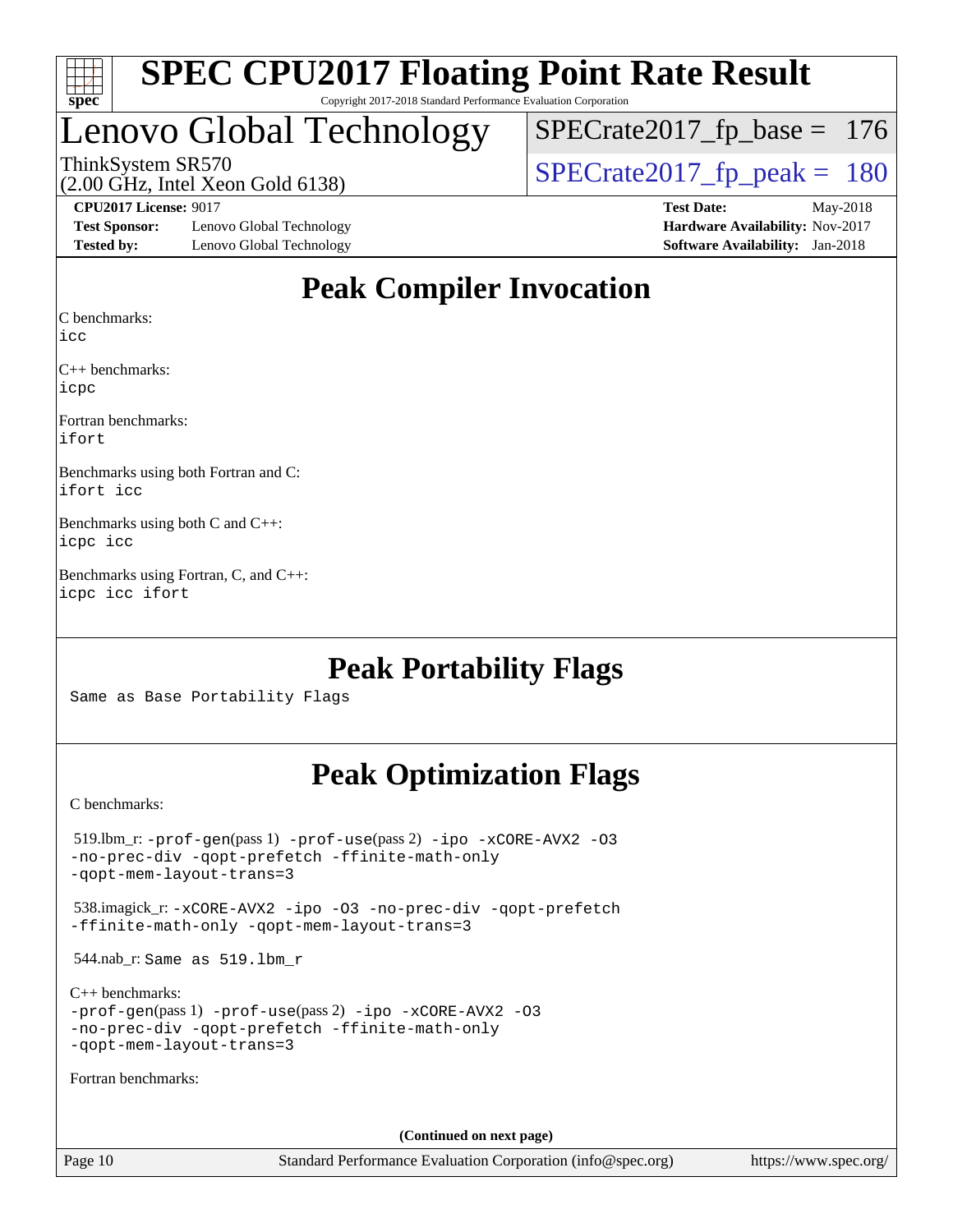

Copyright 2017-2018 Standard Performance Evaluation Corporation

## enovo Global Technology

[SPECrate2017\\_fp\\_base =](http://www.spec.org/auto/cpu2017/Docs/result-fields.html#SPECrate2017fpbase) 176

(2.00 GHz, Intel Xeon Gold 6138)

ThinkSystem SR570<br>  $\langle 2.00 \rangle$  CH<sub>z</sub> Intel Year Gold 6138)<br>  $\langle 3.00 \rangle$  [SPECrate2017\\_fp\\_peak =](http://www.spec.org/auto/cpu2017/Docs/result-fields.html#SPECrate2017fppeak) 180

**[Test Sponsor:](http://www.spec.org/auto/cpu2017/Docs/result-fields.html#TestSponsor)** Lenovo Global Technology **[Hardware Availability:](http://www.spec.org/auto/cpu2017/Docs/result-fields.html#HardwareAvailability)** Nov-2017 **[Tested by:](http://www.spec.org/auto/cpu2017/Docs/result-fields.html#Testedby)** Lenovo Global Technology **[Software Availability:](http://www.spec.org/auto/cpu2017/Docs/result-fields.html#SoftwareAvailability)** Jan-2018

**[CPU2017 License:](http://www.spec.org/auto/cpu2017/Docs/result-fields.html#CPU2017License)** 9017 **[Test Date:](http://www.spec.org/auto/cpu2017/Docs/result-fields.html#TestDate)** May-2018

### **[Peak Optimization Flags \(Continued\)](http://www.spec.org/auto/cpu2017/Docs/result-fields.html#PeakOptimizationFlags)**

```
(info@spec.org)https://www.spec.org/
  503.bwaves_r: -xCORE-AVX2 -ipo -O3 -no-prec-div -qopt-prefetch
-ffinite-math-only -qopt-mem-layout-trans=3
-nostandard-realloc-lhs -align array32byte
  549.fotonik3d_r: Same as 503.bwaves_r
  554.roms_r: -prof-gen(pass 1) -prof-use(pass 2) -ipo -xCORE-AVX2 -O3
-no-prec-div -qopt-prefetch -ffinite-math-only
-qopt-mem-layout-trans=3 -nostandard-realloc-lhs
-align array32byte
Benchmarks using both Fortran and C: 
-prof-gen(pass 1) -prof-use(pass 2) -ipo -xCORE-AVX2 -O3
-no-prec-div -qopt-prefetch -ffinite-math-only
-qopt-mem-layout-trans=3 -nostandard-realloc-lhs -align array32byte
Benchmarks using both C and C++: 
-prof-gen(pass 1) -prof-use(pass 2) -ipo -xCORE-AVX2 -O3
-no-prec-div -qopt-prefetch -ffinite-math-only
-qopt-mem-layout-trans=3
Benchmarks using Fortran, C, and C++: 
-prof-gen(pass 1) -prof-use(pass 2) -ipo -xCORE-AVX2 -O3
-no-prec-div -qopt-prefetch -ffinite-math-only
-qopt-mem-layout-trans=3 -nostandard-realloc-lhs -align array32byte
                                 Peak Other Flags
C benchmarks: 
-m64 - std= c11C++ benchmarks: 
-m64Fortran benchmarks: 
-m64
Benchmarks using both Fortran and C: 
-m64 - std= c11Benchmarks using both C and C++: 
-m64 - std= c11(Continued on next page)
```